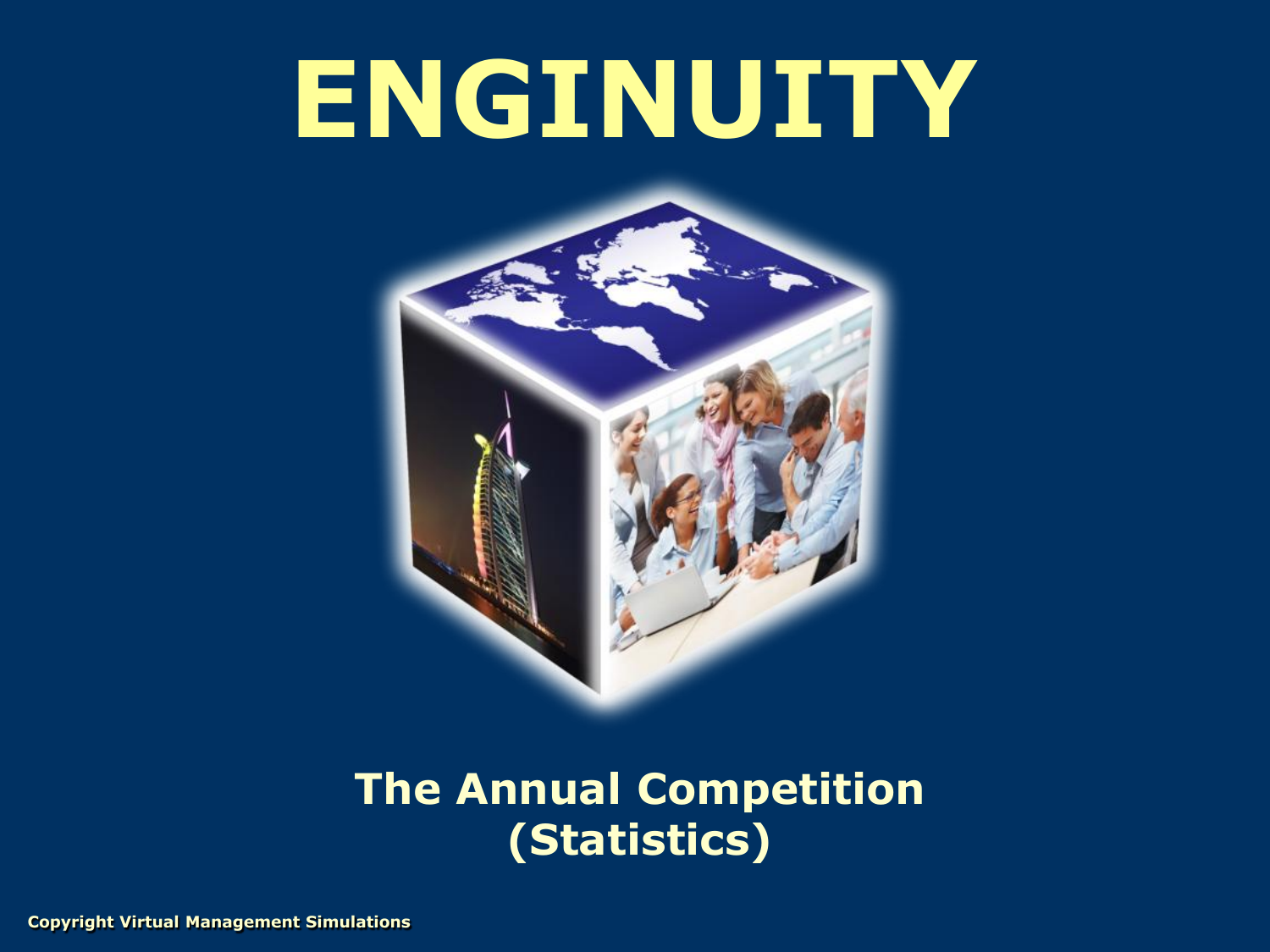

## Past Winners

| <b>YEAR</b> | <b>WINNERS</b>              | <b>SPONSOR</b>                             | <b>LOCATION</b>      |
|-------------|-----------------------------|--------------------------------------------|----------------------|
| 2021        | "Its Nothing Parsonal"      | Parsons                                    | <b>United States</b> |
| 2020        | "Building Suspense"         | <b>WSP</b>                                 | <b>United States</b> |
| 2019        | "Capitol Based"             | Parsons                                    | <b>United States</b> |
| 2018        | "Just Crazy Enough To Work" | <b>WSP</b>                                 | <b>United States</b> |
| 2017        | "Never Tell Me The Odds"    | <b>WSP</b>                                 | <b>United States</b> |
| 2016        | "OPM d.o.o."                | WSP   Parsons Brinckerhoff                 | <b>UK</b>            |
| 2015        | "Newbee"                    | <b>AECOM</b>                               | UK.                  |
| 2014        | "Aspire Bridges"            | Parsons Brinckerhoff                       | UK.                  |
| 2013        | "Pbers"                     | <b>Parsons Brinckerhoff</b>                | <b>UK</b>            |
| 2012        | "Macaronage"                | Independent                                | <b>New Zealand</b>   |
| 2011        | "Will it Wobble ?"          | <b>Campbell Reith Consulting Engineers</b> | <b>UK</b>            |
| 2010        | "Fluor 1"                   | Fluor                                      | <b>Holland</b>       |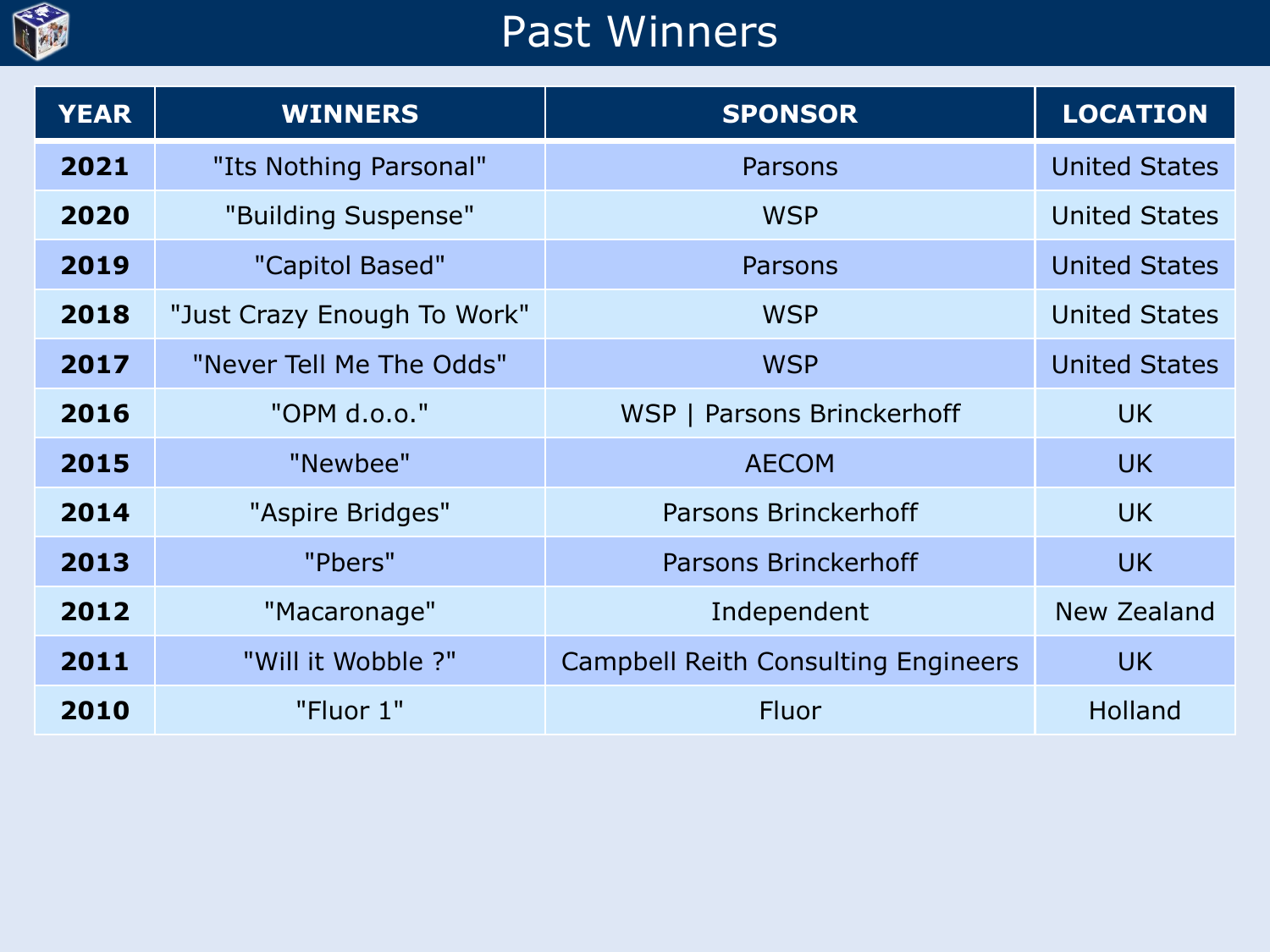

## Past Players

| <b>YEAR</b> | <b>TEAMS</b> | <b>SPONSORS</b> | <b>PLAYERS</b> |
|-------------|--------------|-----------------|----------------|
| 2021        | 164          | 31              | 865            |
| 2020        | 201          | 31              | 1,133          |
| 2019        | 191          | 34              | 1,003          |
| 2018        | 197          | 26              | 1,044          |
| 2017        | 208          | 40              | 1,052          |
| 2016        | 229          | 43              | 1,251          |
| 2015        | 152          | 24              | 760            |
| 2014        | 140          | 25              | 735            |
| 2013        | 92           | 26              | 498            |
| 2012        | 103          | 33              | 470            |
| 2011        | 61           | 21              | 350            |
| 2010        | 111          | 32              | 596            |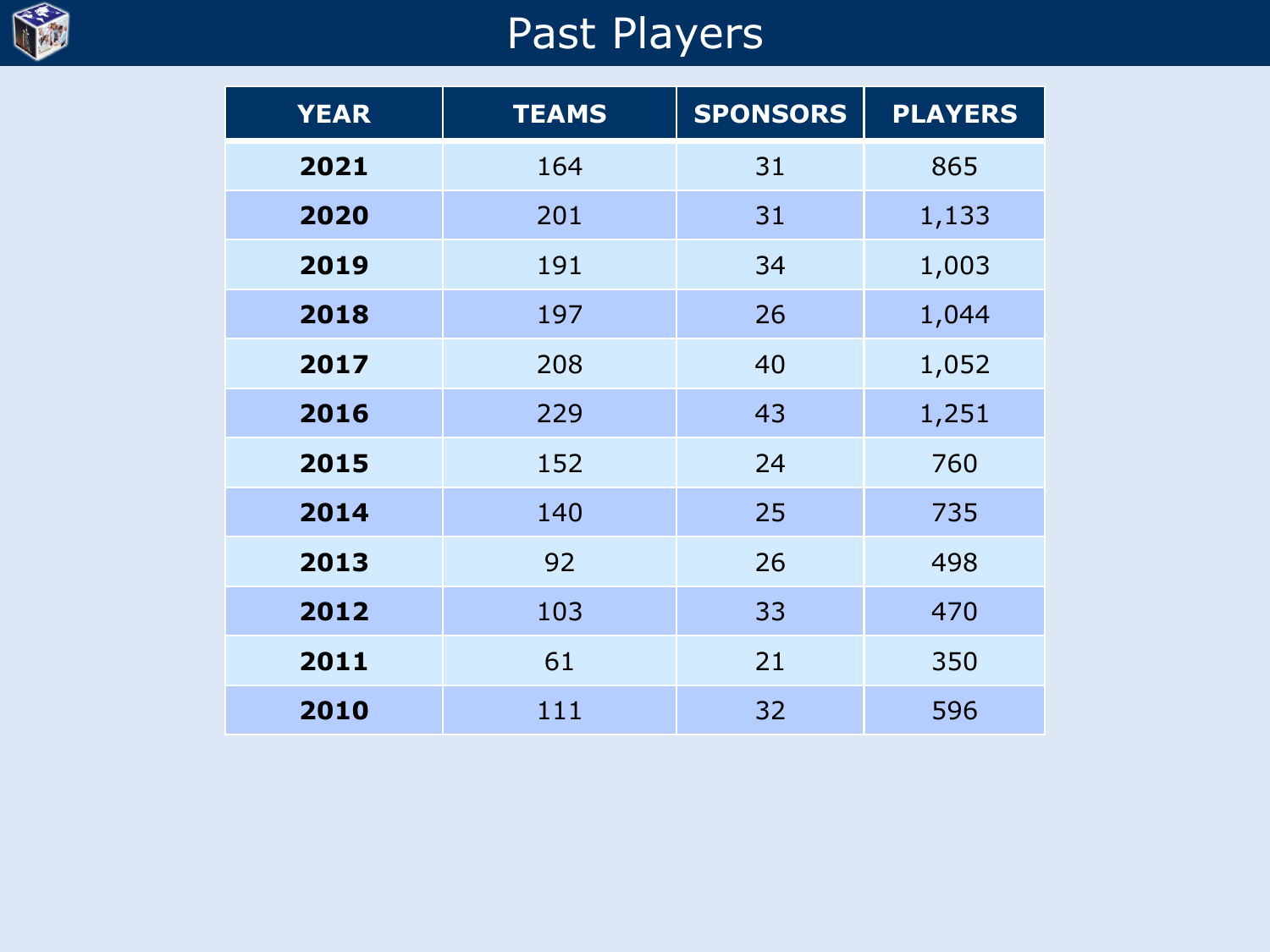

#### Past Sponsors

A-one+ ABS Consulting AECOM Aker Solutions Amey Atkins Arcadis Arup Auckland Transport Ausenco Aurecon Balfour Beatty Ballast Nedam Beca Bechtel Birse Black & Veatch British Geological Survey Buro Happold Engineering Campbell Reith Canary Wharf Contractors Capita Cardo CH2M Hill Clough Connect Plus Services Costain COWI Cundall Currie and Brown Donaldson Associates

Downer NZ EC Harris Fairhurst Fluor Foster Wheeler Energy Galliford Try Gardiner & Theobald GHD Gifford Grontmij Halcrow Harley Haddow **Hatch** Henry Riley LLP Higgins Contracting Highways England Hurley Palmer Flatt Hyder Consulting Hydrock Consultants **Jacobs** John Sisk & Son J Murphy & sons Kier Knight Piésold Lagan Construction Laing O'Rourke Lend Lease Linesight Mace McGEE Group McNab

Miller Group MLM Consulting Engineers Mott Macdonald MWH Global Mouchel **Multiplex** Naylor Love Network Rail **Opus** Osborne Pantera Group PBA, now part of Stantec Parsons Brinckerhoff Parsons Pell Frischmann Ramboll RDCL Rider Levett Bucknall Robert Bird Group Royal Haskoning DHV Scotland Transerv Scottish Water Severn Trent Water SHAPE Australia Sinclair Knight Merz Skanska **Stantec** Steer Davies Grieve Sweco Sweett Group Taylor Thomson Whitting

The Clancy Group The Murphy Group Thomasons Tonkin & Taylor Tony Gee and Partners Transfield Services Transpo Group Transport Scotland Tube Lines Turner & Townsend UK Power Networks United Utilities URS VolkerFitzpatrick Waterline Projects Walsh Group Webb Yates Engineers White Young Green Worley WSP Opus **WSP** WT Partnership